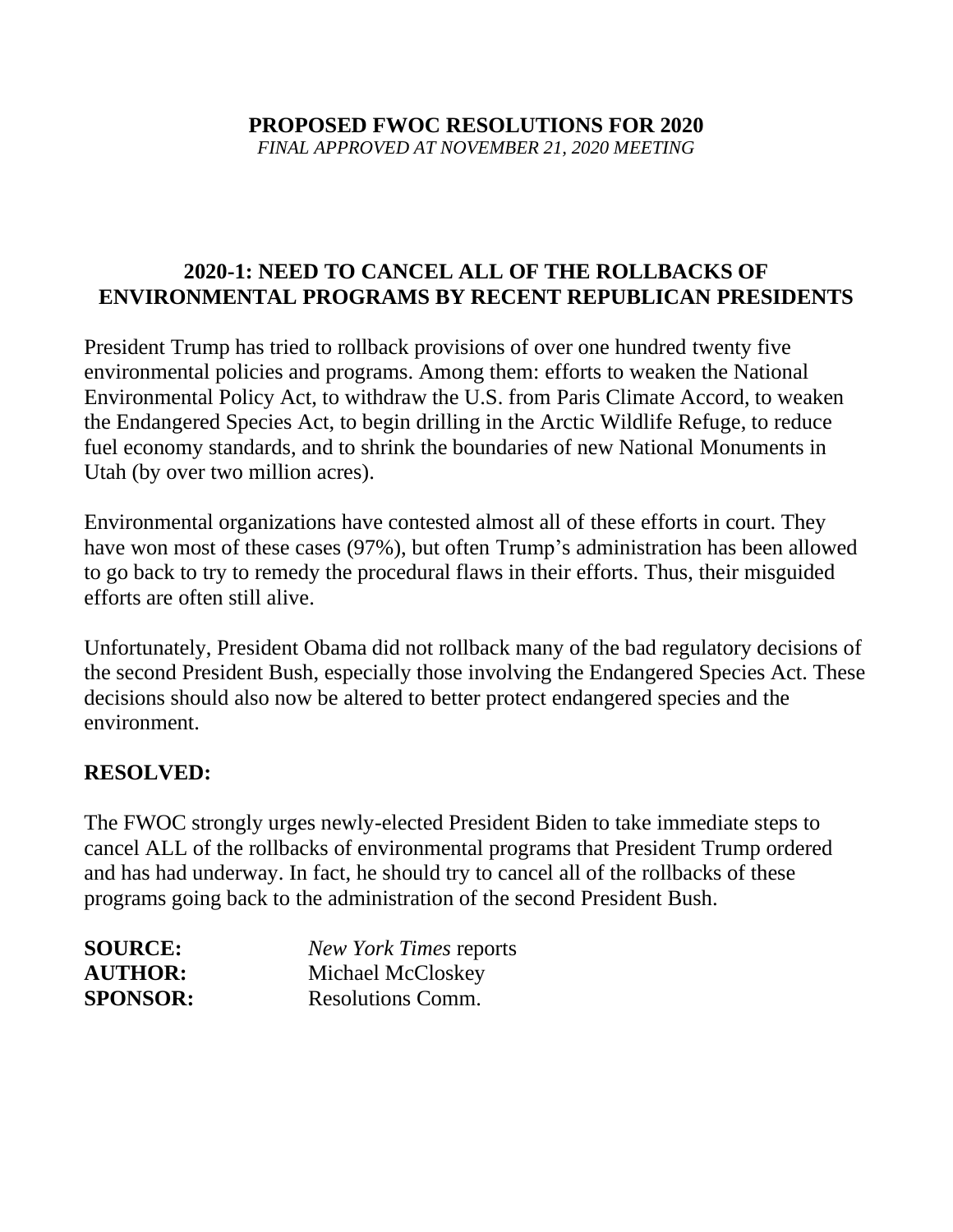# **2020-2: OPPOSING FOREST SERVICE MOVES TO OPEN MORE TRAILS TO ELECTRIC BIKES**

In late 2020, the Forest Service took administrative steps to open more trails in the national forests to electric bikes. It wants them to be treated differently than other motor vehicles.

Such bikes startle and disturb wildlife because they travel at speeds of up to 55 mph and allow users to cover more terrain in far less time than hikers. They cause wildlife to flee their habitat and move to other areas. They also pose conflicts with other trail users: hikers and horseback riders.

In contrast to hikers and horseback riders, mountain bikers also can displace wildlife. Further, mountain bikers are also trying to be permitted to use wilderness areas, where they are excluded under the terms of The Wilderness Act.

#### **RESOLVED:**

The FWOC opposes moves the Forest Service made in late 2020 to open more trails in national forests to electric bikes, especially trails heretofore open just to non-motorized vehicles.

And they oppose entry of mountain bikers into wilderness areas.

| <b>INFO. SOURCE:</b> | Wilderness Watch             |
|----------------------|------------------------------|
| <b>AUTHOR:</b>       | Michael McCloskey            |
| <b>SPONSOR:</b>      | <b>Resolutions Committee</b> |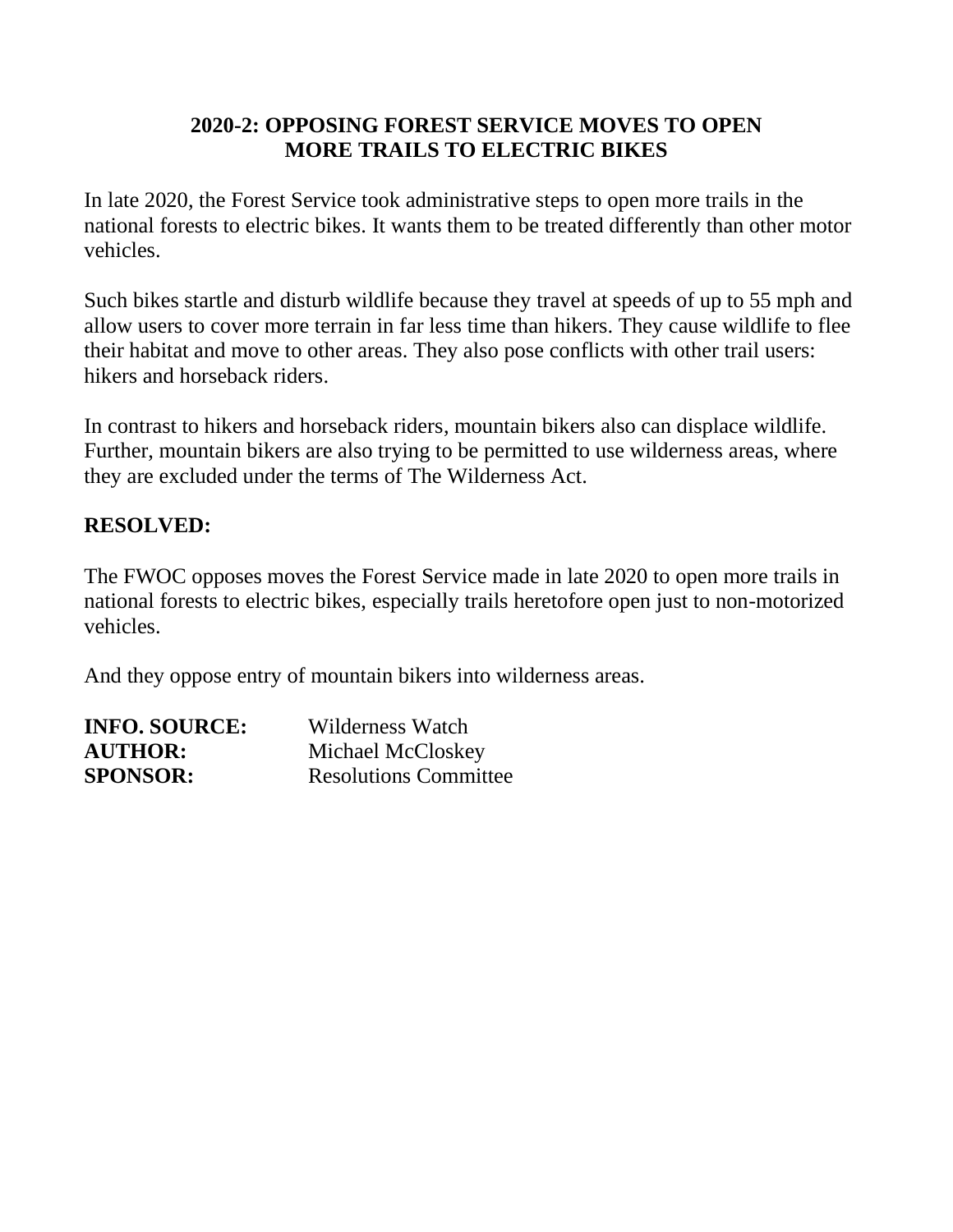# **2020-3. OPPOSING MISGUIDED LEGISLATION INTENDED TO LIMIT FOREST FIRES**

The forest fires in the summer of 2020 have caused panic about the damage these fires have done. While they have burned large areas and many homes in a few states (such as Calif.), the number of forest fires in 2020 in the West is less than the ten-year average.

Remaining large old-growth trees are not the source of the problem; they do not cause such fires. They should not be removed. The thick bark on these trees causes trees to be slow to burn. Such trees cool the forest and increase humidity there. They are an important ingredient in any plan to impede forest fires.

President Trump and the timber industry have said that the answer is more logging, particularly of the older trees. Also, that environmental laws and regulations are standing in the way.

Both suppositions are wrong. Environmental laws ensure thoughtful decisions based on sound data. And, they don't stand in the way of thinning closely-spaced, spindly trees and removing flammable brush.

While prescribed burns can be helpful (especially in the urban-rural interface), unfortunately the window when the weather is right for such burning is narrow. To be treated in this way, the forests need to be dry enough but not too dry, and the winds need to be blowing gently in the right direction. There are not many such days.

Homes and structures should not be built in the forest zone. Those there should not allow trees and brush to grow near buildings. They should meet "Fire-wise Standards." Homes in forests are getting burned increasingly because they have been built in the wrong places.

# **RESOLVED:**

The FWOC opposes misguided efforts and legislation (such as S. 4431) to limit forest fires. These are efforts that focus on removing large, old trees.

| <b>INFO. SOURCE:</b> | <b>Forest Service Employees for Environmental Ethics</b> |
|----------------------|----------------------------------------------------------|
| <b>AUTHOR:</b>       | Michael McCloskey                                        |
| <b>SPONSOR:</b>      | <b>Resolutions Committee</b>                             |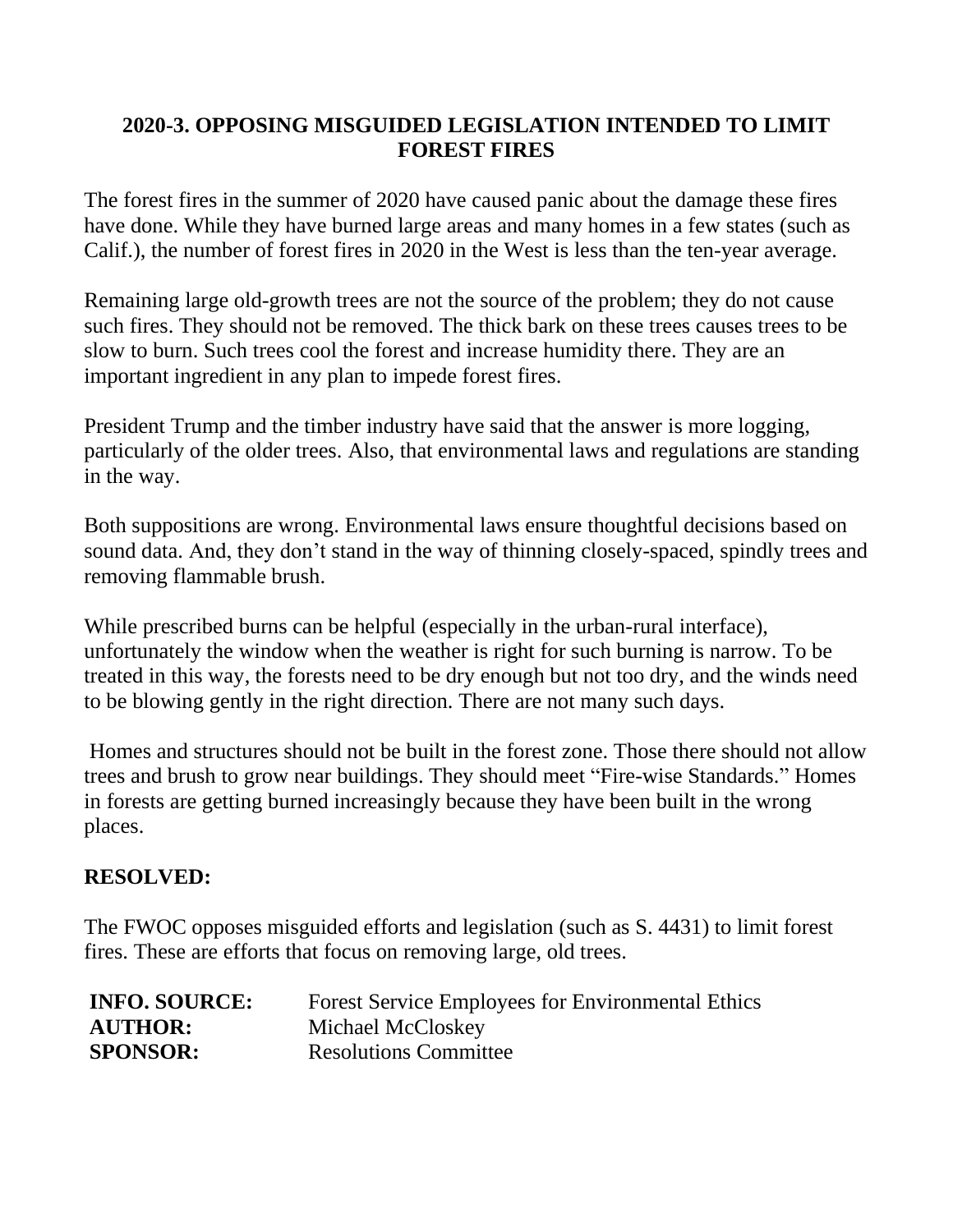# **2020-4: OPPOSING INCREASED LOGGING IN ALASKA'S TONGASS NATIONAL FOREST**

Late in 2020, President Trump tried to exempt all of the roadless forest areas of the Tongass National Forest in southeast Alaska from President Clinton's 2001 Roadless Rule. This was at the request of the state of Alaska. It wants to let loggers into these forests, which are composed mainly of spruce, hemlock, and cedar trees. 9.36 million acres are affected.

These are the largest intact temperate rainforests in North America. They are America's largest carbon sink.

Logging there would also seriously damage salmon runs.

The Forest Service just completed its EIS on this proposal, finding "it would do no significant harm." Opposition to this finding will undoubtedly come in court from environmental groups. Tribal groups also oppose this action.

In late October, this action became final.

#### **RESOLVED:**

The FWOC opposes exempting the Tongass National Forest from the Roadless Rule. Commercial logging should not take place in the remaining roadless areas in that forest. They should be protected as an incredibly valuable carbon sink. **Past resolutions**: See Res. #20 [2002] calling for roadless areas there to be protected.

| <b>SOURCE:</b>  | NPR news                     |
|-----------------|------------------------------|
| <b>AUTHOR:</b>  | Michael McCloskey            |
| <b>SPONSOR:</b> | <b>Resolutions Committee</b> |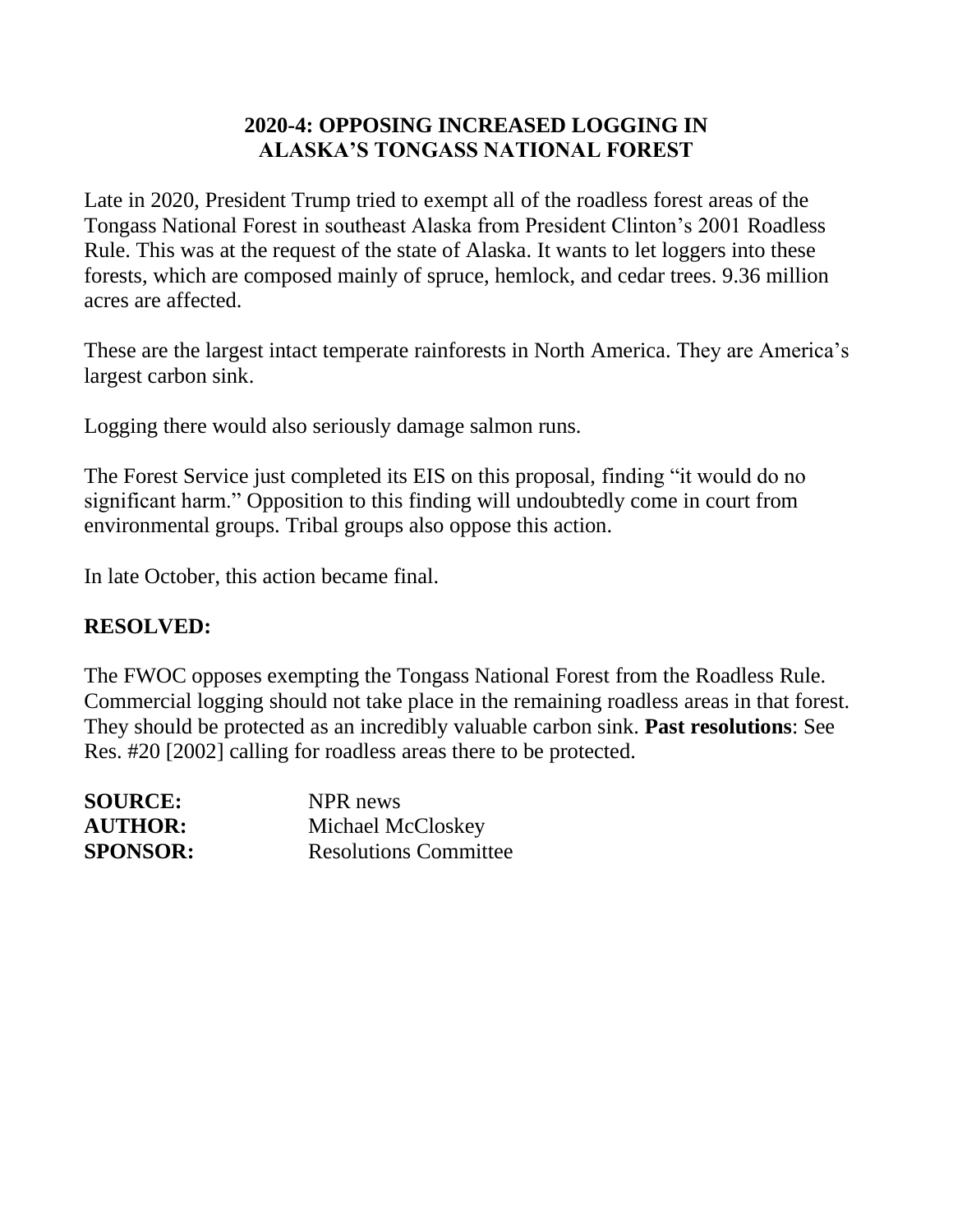# **2020-5. OPPOSING GOING FORTH WITH THE PEBBLE MINE IN ALASKA**

For over two decades, controversy has swirled over the proposed Pebble Mine at the headwaters of Bristol Bay in Alaska. It is being proposed to mine gold, copper, and rare earths over twenty some years.

Bristol Bay supports the world's largest intact salmon fishery, particularly of huge runs of sockeye salmon.

Its critics think it will risk seriously damaging their habitat by a host of developments on these headwater wetlands, such as by damming tributary streams for tailing ponds. The mining process will impact over a square mile of earth.

Experts at the Fish and Wildlife Service say it will de-stabilize the habitat for these salmon runs. In addition to environmentalists, tribes oppose the mine. In 2014, President Obama blocked plans to move forward with development of the mine.

A deficient EIS by the Corps of Engineers at first found problems but then, under pressure from President Trump, said the mine could go ahead. He had done this under pressure from Alaska's governor, who sent in a letter supporting development that was drafted by mine officials.

Polls show a majority of Alaskan residents oppose the mine.

#### **RESOLVED:**

The FWOC opposes development of the Pebble Mine in Alaska because it will seriously impair the salmon habitat of Bristol Bay. This salmon fishery is a world-quality resource of immense importance.

| <b>INFO SOURCE:</b> | CNN news          |
|---------------------|-------------------|
| <b>AUTHOR:</b>      | Michael McCloskey |
| <b>SPONSOR:</b>     | Resolutions Comm. |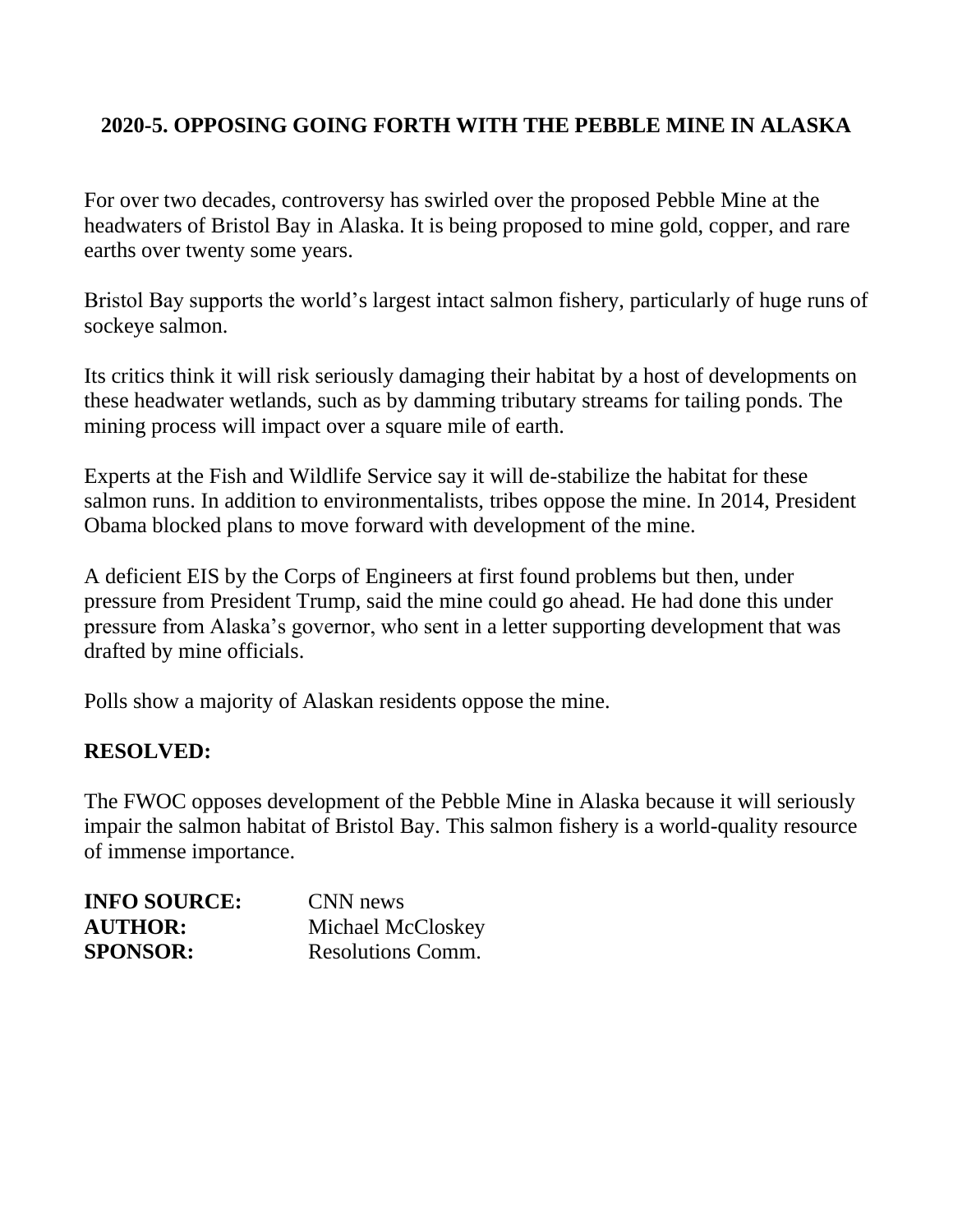# **2020-6: RESOLUTION ON THE CHEHALIS RIVER IN SOUTHERN WASHINGTON**

On July 24, 2020, Gov. Jay Inslee of Washington state put a hold on moving forward with the proposed dam on the Chehalis River.

Inslee told the two agencies, which are planning a dam on the biggest river in southwest Washington, to suspend their work until January 21, 2021. In the six months afforded, he ordered them to look into whether the non-dam options would sufficiently reduce the flooding around Chehalis. Flooding has long been a problem, particularly when Interstate 5 is flooded and is shut down.

The Chehalis River Flood Control Basin (a local body of government) has proposed building a 250-ft. tall dam on the upper part of the river basin, near the town of Pe Ell. A levee near the Chehalis Airport would also help hold back floodwaters.

The dam would temporarily flood up to 850 acres of forest land. Water would only be held back when floods are occurring.

The environmental impact study on the project found that the dam would harm salmon and steelhead populations and the river's quality. However, it would provide tunnels for salmon to swim through.

In contrast to putting new dams up, in other parts of Washington state dams have been coming down--on the Elwha, the Nooksack, and the Pilchuck rivers, for instance.

The proposed Chehalis Dam has aroused controversy, particularly among salmon advocates and tribes. Both the Chehalis and Quinault tribes catch salmon on the Chehalis River. By restoring floodplains and relocating buildings and roadways, they say flood damage can be reduced without hurting salmon.

Additional things that they feel ought to be considered include: buying land, more restoration, and work on I-5. Chehalis Tribe Chairman Harry Pickernell, Sr., says "our job now as the Chehalis Basin Board is to find a solution that satisfies both farmers, the loggers, and the salmon harvesters." The Board provides oversight for the efforts to reduce flood damage without hurting salmon. It was set up by the Governor's office in 2017.

Chief Pickernell says that because "our salmon harvests are dwindling as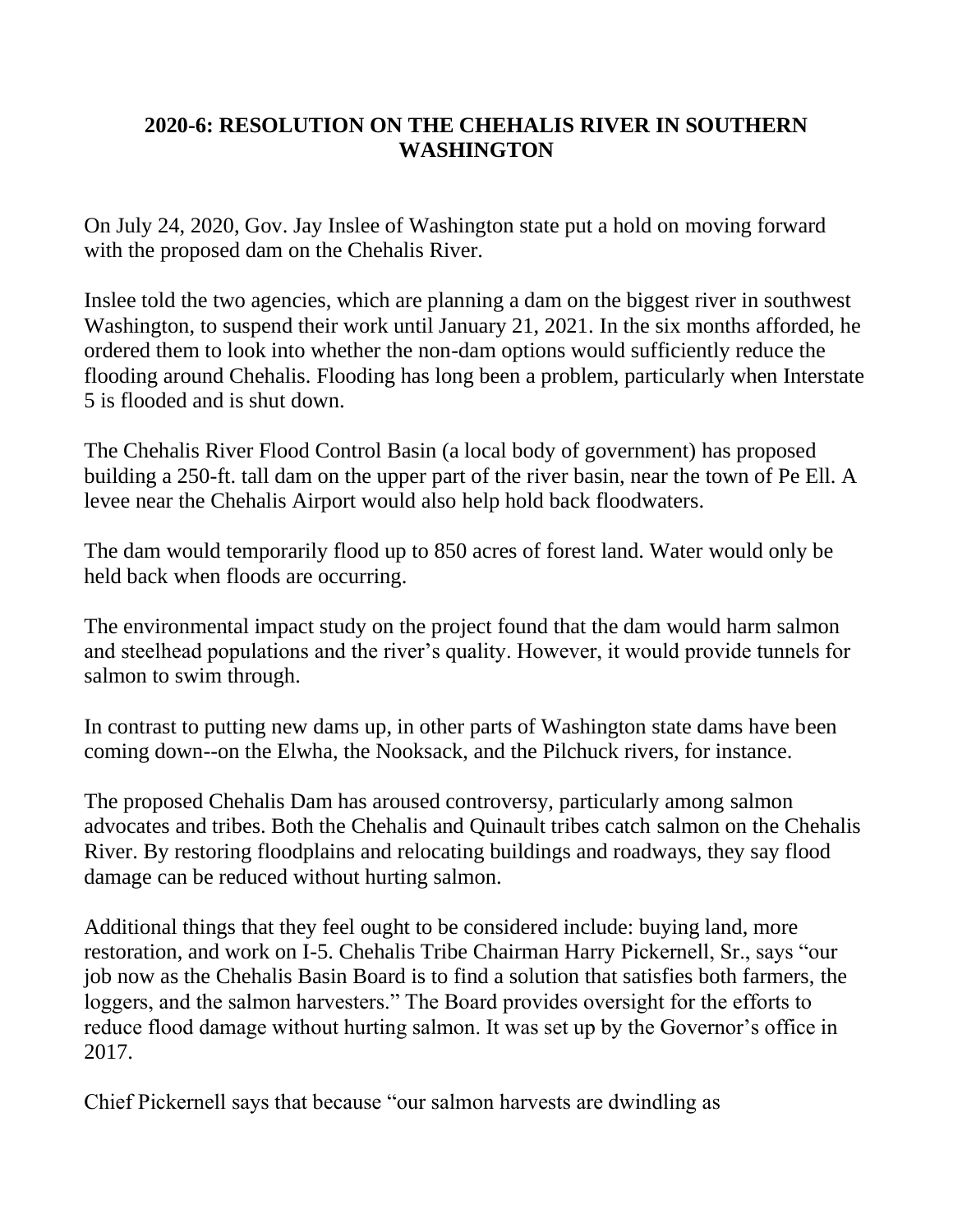it is," the Chehalis Tribe is striving to find more ways to "maintain or improve our salmon harvest and the water quality in the basin."

# **RESOLVED:**

The FWOC supports Gov. Inslee's temporary hold on building the Chehalis Dam and calls for it to be permanently abandoned because of the conclusion of the Environmental Impact Statement that the proposed dam would harm salmon and steelhead populations and the river's water quality.

The FWOC also supports looking into restoring its floodplains, and where needed, relocating buildings and roadways so that the natural and historic area of floodplains on the Chehalis River may be returned.

| <b>INFO SOURCE:</b> | Pacific Rivers, KUOW News              |
|---------------------|----------------------------------------|
| <b>AUTHOR:</b>      | John Rettig / EDITS: Michael McCloskey |
| <b>SPONSOR:</b>     | <b>Mazamas</b>                         |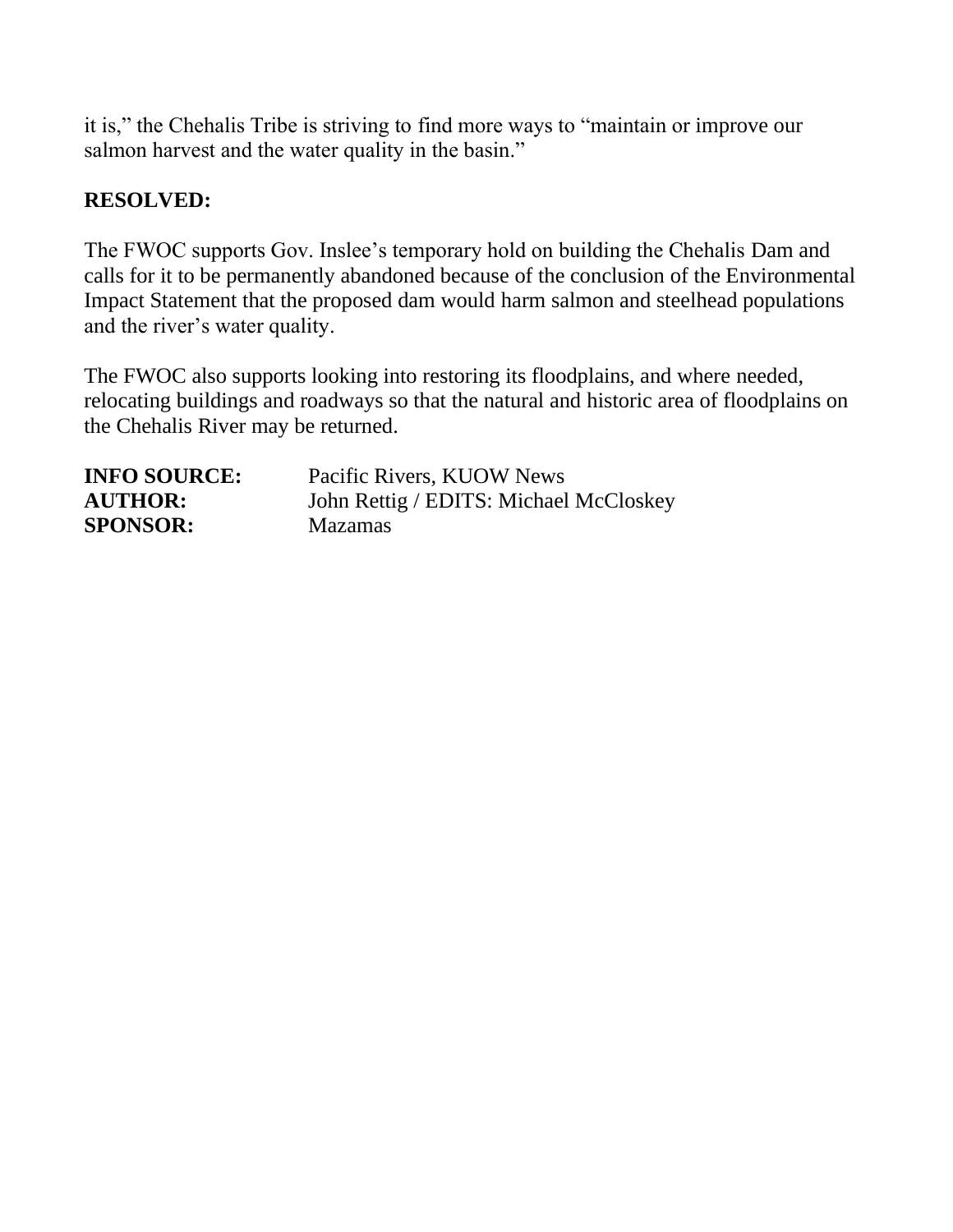# **2020-7: FWOC RESOLUTION ON REVOCATION OF 21 INCH RULE**

# FOREST SERVICE SHOULD NOT REVOKE THE 21 INCH RULE IN EASTERN OREGON NATIONAL FORESTS

- For twenty-five years, the Forest Service has had a rule that on its national forests in eastern Oregon, no trees 21 inches in diameter or larger could be cut in the screens along roads.
- This rule had its virtues and its drawbacks: it was clear and definite, but it was also somewhat arbitrary. However, it had the virtue of saving a lot of old trees from being cut. It was easy to apply.
- This rule was originally applied to 10 million acres and was initially applied in eastern Washington as well. It was supposed to be temporary, but it has lasted so long that it seemed to be permanent.
- But in the summer of 2020, the Forest Service decided it wanted to revoke the rule and replace it with a more flexible one—with different rules for different kinds of trees. The 21 inch rule would just apply to ponderosa pines.
- In the next few years under this change, the allowable cut in these forests is projected to go from 229 million board-feet to 255 million board-feet.
- The change applies to six national forests in Eastern Oregon.
- The Forest Service claims the change is being made because of various circumstances: "changing conditions, ... updated science and because of management priorities."
- Its spokesman said, that with these changes, "the forests will better withstand and recover more quickly from wildfire, drought, and other disturbances." The stands will then grow to be both dense and homogenous, he claimed. "The potential for die-off will be lowered," he said.
- Under it, old trees are defined as those of at least 150 years old, while large trees are those over 30 inches in diameter in the case of grand fir, white fir, and Douglas fir. For other species, such as Ponderosa Pine, the limit on cutting will still be 21 inches.
- It should be noted, however, that back in the 1990's, the panel of Eastside Scientific Societies recommended adopting BOTH the limitation on cutting trees 21" inches or larger AND the rule against cutting trees older than 150 years.
- The Forest Service Research Station here issued a report in February justifying the change, but conservationists think it was hastened along by the Trump Administration. And, the Forest Service always wants more discretion.